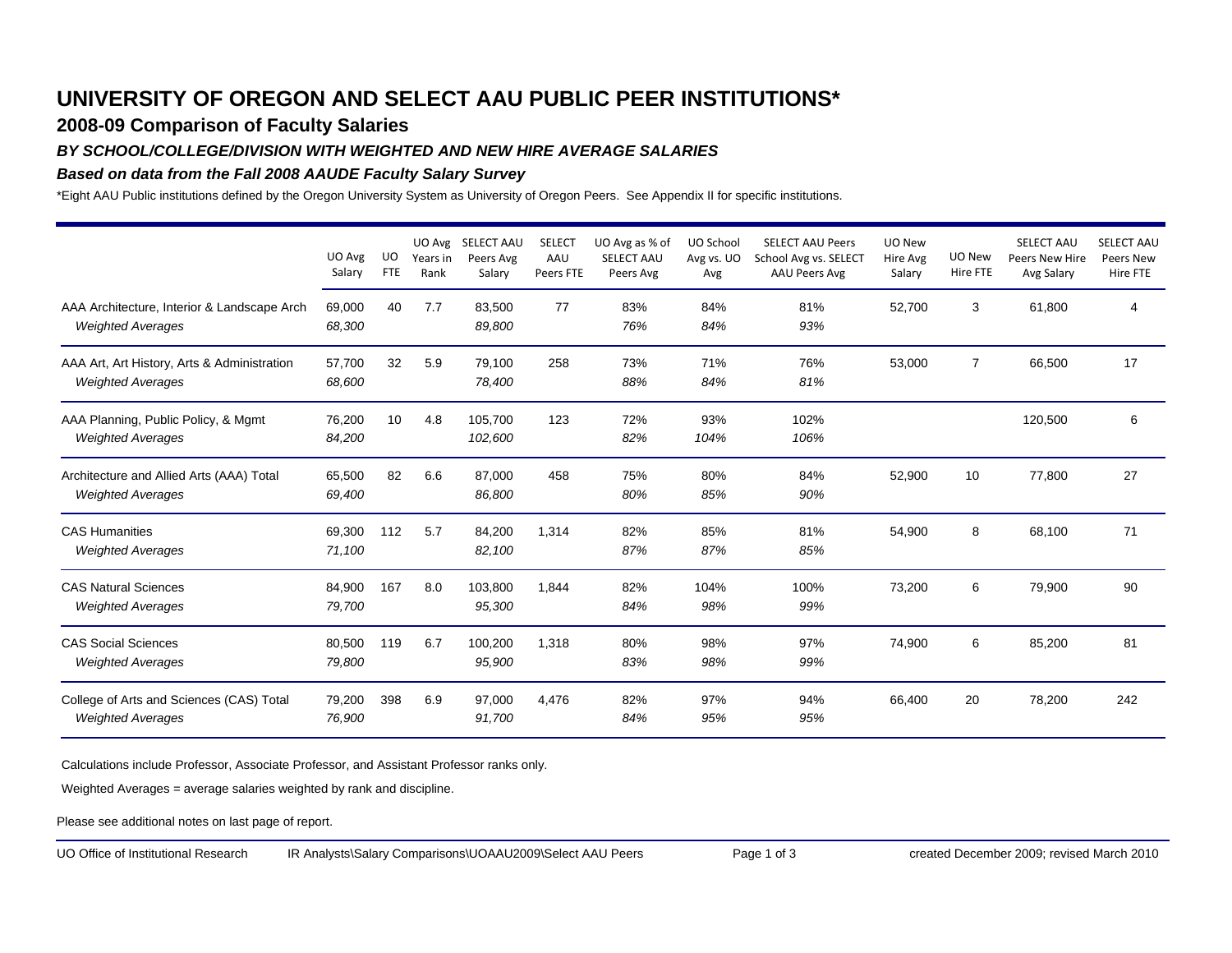# **UNIVERSITY OF OREGON AND SELECT AAU PUBLIC PEER INSTITUTIONS\***

## **2008-09 Comparison of Faculty Salaries**

#### *BY SCHOOL/COLLEGE/DIVISION WITH WEIGHTED AND NEW HIRE AVERAGE SALARIES*

#### *Based on data from the Fall 2008 AAUDE Faculty Salary Survey*

\*Eight AAU Public institutions defined by the Oregon University System as University of Oregon Peers. See Appendix II for specific institutions.

|                                                                    | UO Avg<br>Salary   | UO<br><b>FTE</b> | Years in<br>Rank | UO Avg SELECT AAU<br>Peers Avg<br>Salary | <b>SELECT</b><br>AAU<br>Peers FTE | UO Avg as % of<br>SELECT AAU<br>Peers Avg | UO School<br>Avg vs. UO<br>Avg | <b>SELECT AAU Peers</b><br>School Avg vs. SELECT<br>AAU Peers Avg | UO New<br>Hire Avg<br>Salary | UO New<br>Hire FTE | <b>SELECT AAU</b><br>Peers New Hire<br>Avg Salary | <b>SELECT AAU</b><br>Peers New<br>Hire FTE |
|--------------------------------------------------------------------|--------------------|------------------|------------------|------------------------------------------|-----------------------------------|-------------------------------------------|--------------------------------|-------------------------------------------------------------------|------------------------------|--------------------|---------------------------------------------------|--------------------------------------------|
| College of Education<br><b>Weighted Averages</b>                   | 89,600<br>90,200   | 31               | 5.2              | 89,800<br>87,500                         | 353                               | 100%<br>103%                              | 110%<br>111%                   | 87%<br>91%                                                        | 68,000                       | $\overline{2}$     | 68,100                                            | 24                                         |
| Lundquist College of Business<br><b>Weighted Averages</b>          | 136,100<br>136,900 | 37               | 6.1              | 164,900<br>164,600                       | 564                               | 83%<br>83%                                | 166%<br>168%                   | 159%<br>171%                                                      | 152,300                      | 6                  | 155,000                                           | 43                                         |
| School of Journalism and Communication<br><b>Weighted Averages</b> | 76,700<br>76,100   | 19               | 8.3              | 83,800<br>87,000                         | 90                                | 92%<br>87%                                | 94%<br>94%                     | 81%<br>90%                                                        | 65,000                       |                    | 93,500                                            | 7                                          |
| School of Law<br><b>Weighted Averages</b>                          | 129,000<br>125,500 | 24               | 9.1              | 173,200<br>153,300                       | 263                               | 74%<br>82%                                | 158%<br>154%                   | 167%<br>159%                                                      | 111,700                      | 3                  | 126,400                                           | $\overline{4}$                             |
| School of Music and Dance<br><b>Weighted Averages</b>              | 59,300<br>61,200   | 41               | 6.1              | 83,200<br>78,900                         | 401                               | 71%<br>78%                                | 72%<br>75%                     | 80%<br>82%                                                        | 45,300                       | 3                  | 72,000                                            | 25                                         |
| All Schools/Colleges<br><b>Weighted Averages</b>                   | 81,800<br>81,300   | 632              | 6.8              | 103,700<br>96,500                        | 6,605                             | 79%<br>84%                                | 100%<br>100%                   | 100%<br>100%                                                      | 76,500                       | 45                 | 86,800                                            | 372                                        |

Calculations include Professor, Associate Professor, and Assistant Professor ranks only.

Weighted Averages = average salaries weighted by rank and discipline.

Please see additional notes on last page of report.